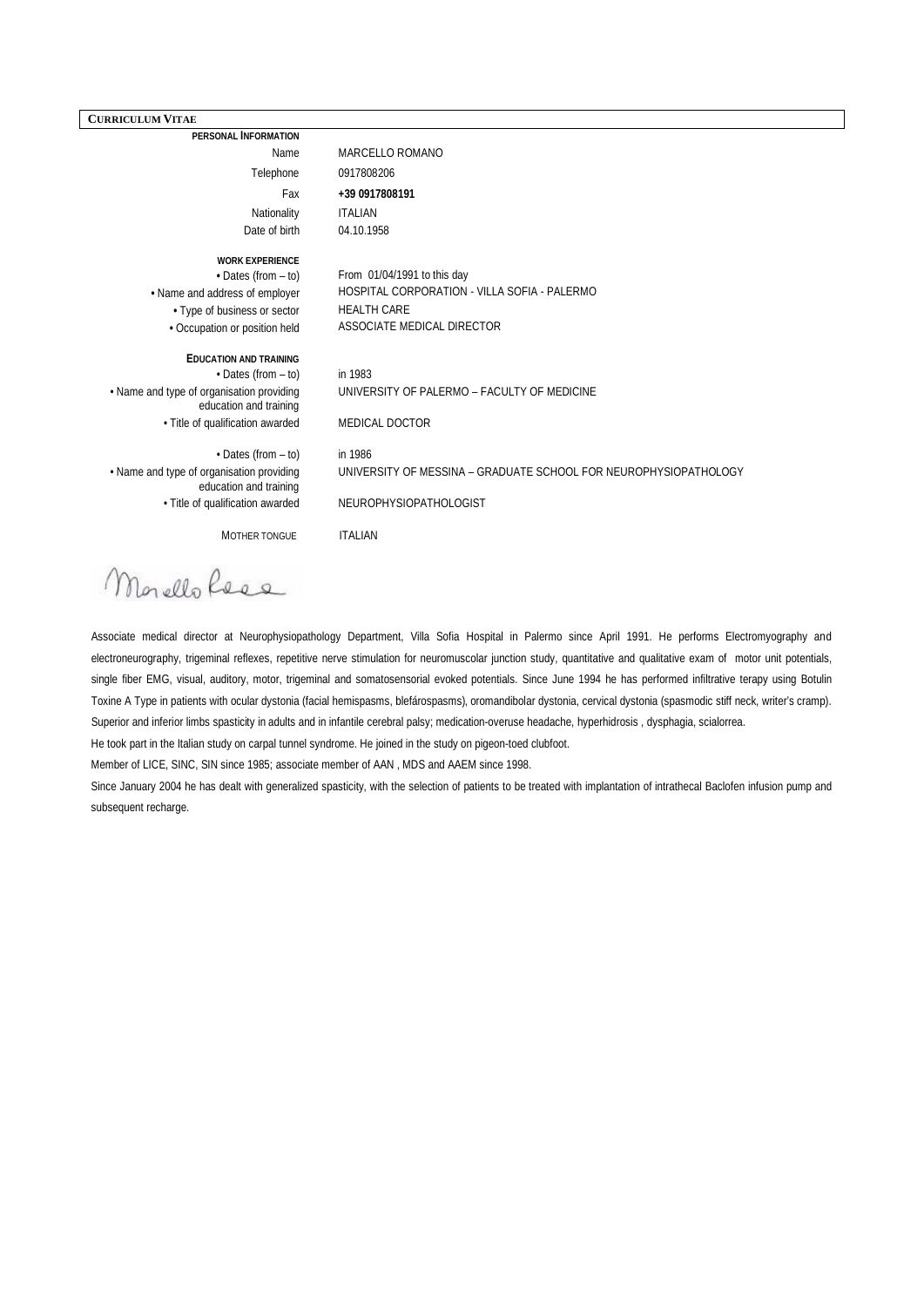```
ADDITIONAL INFORMATION FROM 1983 TO 1986 HE ATTENDED THE NEUROLOGY CLINIC II AT 
                             UNIVERSITY HOSPITAL OF MESSINA, DEALING WITH 
                             ELECTROMYOGRAPHY, EVOKED POTENTIALS.
                             IN 1985 HE FOLLOWED THE COURSE ON EMG AND 
                             NEUROPHYSIOPATHOLOGY AT THE UNIVERSITY OF FERRARA.
                             HE ATTENDED THE LABORATORIES OF ELECTROMYOGRAPHY AND 
                             EVOKED POTENTIALS OF THE NEUROLOGY DEPARTMENT AT 
                             ARCISPEDALE S.ANNA IN FERRARA (JANUARY 1994).
                             ASSOCIATE MEMBER OF AAN , MDS AND AAEM SINCE 1998.
                             MEMBER OF THE AINV BOARD OF DIRECTORS (ASSOCIAZIONE ITALIANA 
                             PER LO STUDIO DEL SISTEMA NERVOSO VEGETATIVO ) SINCE 2006.
                             MEMBER OF THE SINC BOARD OF DIRECTORS (SOCIETA' ITALIANA DI 
                             NEUROFISIOLOGIA CLINICA ) SINCE MAY 2008.
LIST OF PUBLICATIONS AND
          PROCEEDINGS
                             Multiperspective assessment of carpal tunnel syndrome: a multicenter study. Italian 
                             CTS Study Group. Padua L, Padua R, Lo Monaco M, Aprile I, Tonali P.
                             Neurology. 1999 Nov 10;53(8):1654-9
```
Multiperspective follow-up of untreated carpal tunnel syndrome - A multicenter study - L. Padua, MD, PhD;, R. Padua, MD;, I. Aprile, MD;, P. Pasqualetti, PhD;, P. Tonali, MD and for the Italian CTS Study Group\* *Neurology* 2001;56:1459-1466

Carpal tunnel syndrome in pregnancy: multiperspective follow-up of untreated cases.- L. Padua, I[. Aprile,](http://www.ncbi.nlm.nih.gov/sites/entrez?Db=pubmed&Cmd=Search&Term=%22Aprile%20I%22%5BAuthor%5D&itool=EntrezSystem2.PEntrez.Pubmed.Pubmed_ResultsPanel.Pubmed_RVAbstractPlus) P[. Caliandro,](http://www.ncbi.nlm.nih.gov/sites/entrez?Db=pubmed&Cmd=Search&Term=%22Caliandro%20P%22%5BAuthor%5D&itool=EntrezSystem2.PEntrez.Pubmed.Pubmed_ResultsPanel.Pubmed_RVAbstractPlus) M[. Mondelli,](http://www.ncbi.nlm.nih.gov/sites/entrez?Db=pubmed&Cmd=Search&Term=%22Mondelli%20M%22%5BAuthor%5D&itool=EntrezSystem2.PEntrez.Pubmed.Pubmed_ResultsPanel.Pubmed_RVAbstractPlus) P[. Pasqualetti,](http://www.ncbi.nlm.nih.gov/sites/entrez?Db=pubmed&Cmd=Search&Term=%22Pasqualetti%20P%22%5BAuthor%5D&itool=EntrezSystem2.PEntrez.Pubmed.Pubmed_ResultsPanel.Pubmed_RVAbstractPlus) P. Tonali[; Italian Carpal](http://www.ncbi.nlm.nih.gov/sites/entrez?Db=pubmed&Cmd=Search&Term=%22Italian%20Carpal%20Tunnel%20Syndrome%20Study%20Group%22%5BCorporate%20Author%5D&itool=EntrezSystem2.PEntrez.Pubmed.Pubmed_ResultsPanel.Pubmed_RVAbstractPlus)  [Tunnel Syndrome Study Group.](http://www.ncbi.nlm.nih.gov/sites/entrez?Db=pubmed&Cmd=Search&Term=%22Italian%20Carpal%20Tunnel%20Syndrome%20Study%20Group%22%5BCorporate%20Author%5D&itool=EntrezSystem2.PEntrez.Pubmed.Pubmed_ResultsPanel.Pubmed_RVAbstractPlus) [Neurology.](javascript:AL_get(this,%20) 2002 Nov 26;59(10):1643-6

L. Padua, R. Padua, M. Lo Monaco, E. Romanini, P. Tonali for the "Italian CTS Study Group". "Italian Multicentric study of carpal tunnel syndrome: study design". Italian Journal of Neurological Sciences 1998; 19: 285-289.

L. Padua, R. Padua, I. Aprile and P. Tonali for the "Italian CTS study group" Italian Multicentre study of Carpal tunnel syndrome (1123 hands) - Differences of clinicalneurophysiological picture between male and female patients. Journal of Hand Surgery Br 1999 24B:5:579-582

L. Padua, I. Aprile, M. Lo Monaco, R. Padua, P. Pasqualetti , M. Nazzaro and P. Tonali MD for the "Italian CTS study group". "Italian multicentre study of Carpal tunnel syndrome: clinical-neurophysiological picture and diagnostic pathway in 461 patients and differences between the populations enrolled in the Northern, Central and Southern centres" Italian Journal of Neurological Sciences (1999) 20: 309-313

L. Padua, F. Giannini, P. Girlanda, A. Insola, R. Luchetti, M. Lo Monaco, R. Padua, A. Uncini and P. Tonali for the "Italian CTS Study Group". Usefulness of segmental and comparative tests in the electrodiagnosis of carpal tunnel syndrome: the Italian multicenter study. Italian Journal Neurological Sciences. (1999) 20: 315-320

L. Padua, R. Padua, I. Aprile and P. Tonali. Methods of literature review. Physical therapy 1999, 79; 11,1088

L. Padua, I. Aprile, P. Caliandro, P. Tonali. Is the Occurrence of Carpal Tunnel Syndrome in Men Underestimated?. Epidemiology 2001 May;12(3):369

L. Padua, I. Aprile, P. Caliandro, T. Carboni, A. Meloni, S. Massi, O. Mazza, M.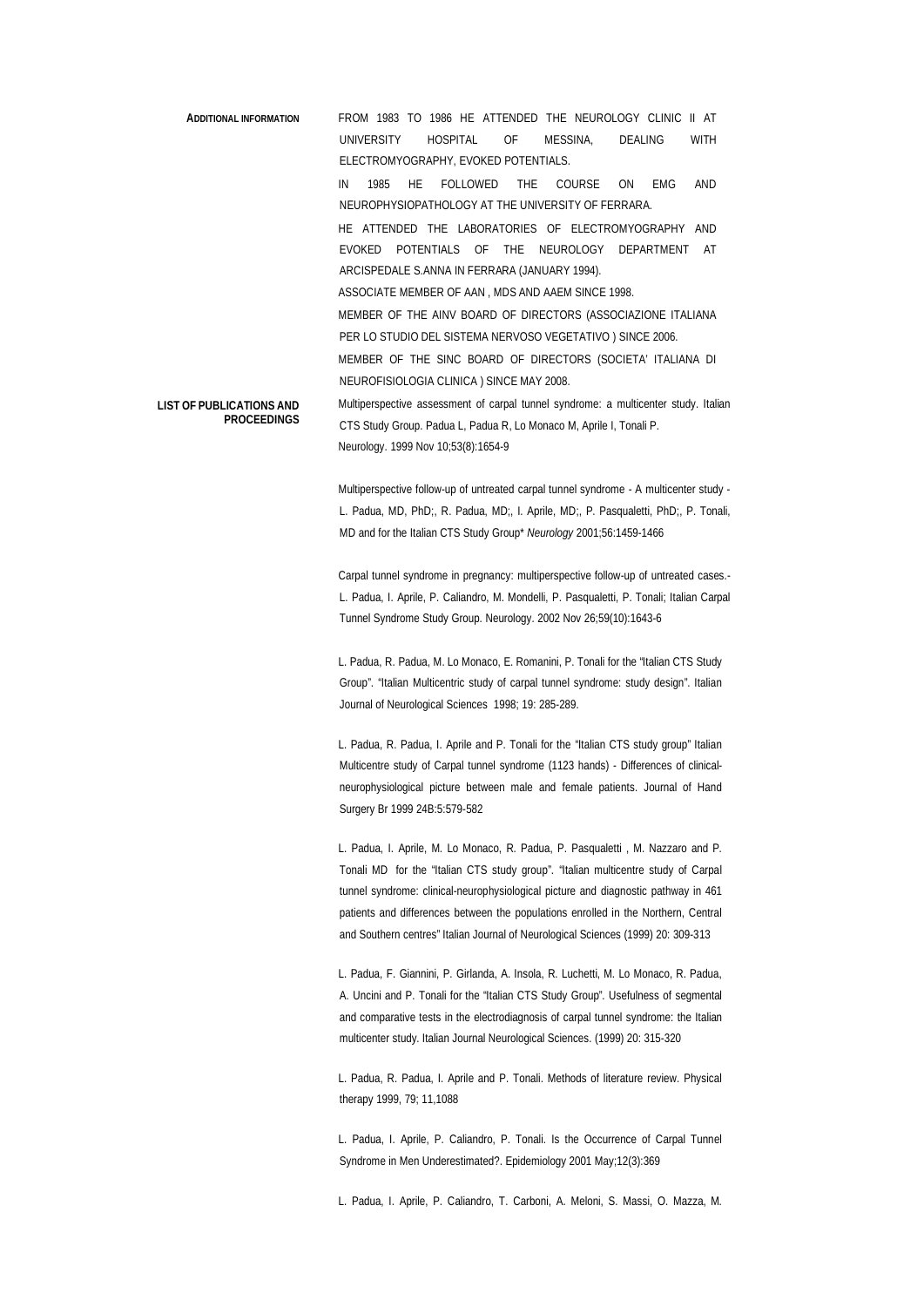Mondelli, A. Morini, D. Murasecco, M. Romano, P. Tonali, The Italian Carpal Tunnel Syndrome Study Group.Symptoms and neurophysiological picture of carpal tunnel syndrome in pregnancy. Clin Neurophysiol 2001 Oct;112(10):1946-51

L. Padua, R. Padua, I. Aprile, P. Pasqualetti, P. Tonali; The Italian CTS Study Group.Carpal tunnel syndrome. Multiperspective follow-up of untreated carpal tunnel syndrome: a multicenter study. Neurology 2001 Jun 12;56(11):1459-66

L. Padua, R. Padua, I. Aprile, P. D'Amico, P. Tonali Carpal tunnel syndrome: relationship between clinical and patient-oriented assessment. Clin Orthop. 2002 Feb; (395):128-34

L. Padua; I. Aprile, P. Caliandro, M. Mondelli, P. Pasqualetti; and P. A. Tonali, for the italian CTS Study Group. Carpal Tunnel Syndrome in Pregnancy. Multiperspective Follow-up of Untreated Cases. Neurology 2002;Nov 26;59(10):1643-6

A. Quartarone, S. Bagnato, V. Rizzo, F. Morgante, A. Sant'Angelo, D. Crupi, M. Romano, C. Messina, A. Berardelli, P. Girlanda. Corticospinal excitability during motor imagery of a simple tonic finger movement in patients with writer's cramp. Mov Disord. 2005;20:1488-95. (Impact factor 3.093)

A. Quartarone, S. Bagnato, V. Rizzo, HR Siebner, V. Dattola, A. Scalfari, F. Morgante, F. Battaglia, M. Romano, P. Girlanda. Abnormal associative plasticity of the human motor cortex in writer's cramp. Brain. 2003;126:2586-96 Impact Factor: 7.967

A. Quartarone, V. Rizzo, S. Bagnato, F. Morgante, A. Sant'Angelo, M. Romano, D. Crupi, P. Girlanda, J.C. Rothwell, H.R. Siebner. Homeostatic-like plasticity of the primary motor hand area is impaired in focal hand dystonia. Brain. 2005;128:1943-50. Impact Factor: 8.201

CD ATTI III CORSO NEUROFISIOLOGIA NUOVE STRATEGIE ESPLORAZIONE DEL SISTEMA NERVOSO VEGETATIVO PALERMO 28-29th NOVEMBER 2005

CD ATTI IV CORSO NEUROFISIOLOGIA NUOVE STRATEGIE LE LESIONI TRAUMATICHE DEL PLESSO BRACHIALE E DELL'ARTO SUPERORE PALERMO 18-19th NOVEMBER 2005

CD ATTI INCONTRO NEUROFISIOLOGIA NUOVE STRATEGIE MONITORAGGI NEUROFISIOLOGICI NELLE UNITA' INTENSIVE PALERMO 29th NOVEMBER – 1st DECEMBER 2008

MARCELLO ROMANO NEUROVEGETATIVO NEWS ANNO VI N° 2 MAY-AUGUST 2006 IL TRATTAMENTO DELLA SCIALORREA CON TOSSINA BOTULINICA

M. ROMANO – F. MOLTENI CASI CLINICI IN NEURORIABILITAZIONE IPSEN ELSEVIER N° 6th NOVEMBER 2005 - DISTONIA GENERALIZZATA AD ESORDIO INFANTILE

D. RESTIVO – M. ROMANO USI CLINICI DELLA TOSSINA BOTULINICA – VOL. 7 – COLLANA DIRETTA DA MAURIZIO OSIO – LE DISFAGIE NELLE MALATTIE NEUROLOGICHE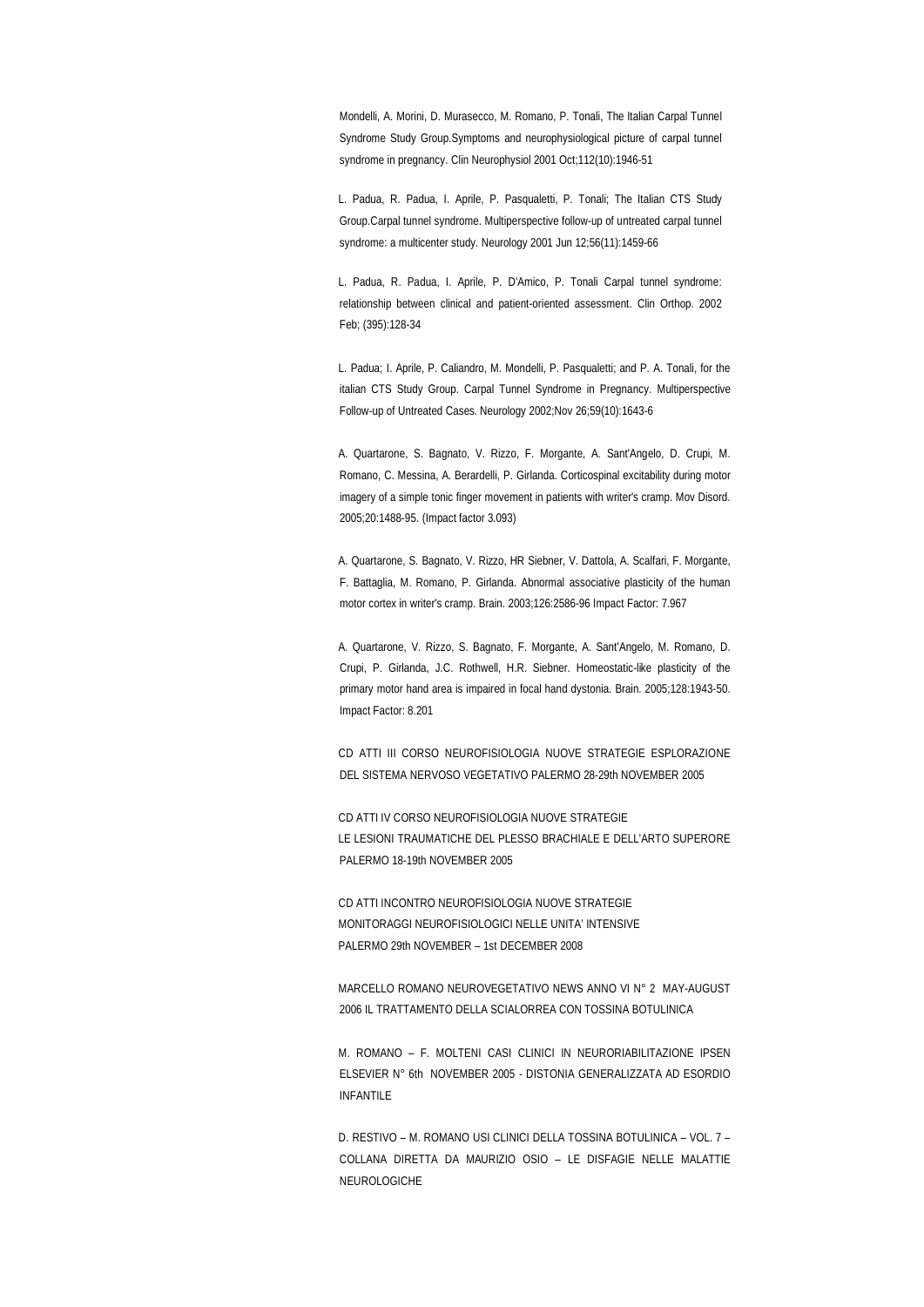A. Castiglione, S. [Bagnato,](http://www.ncbi.nlm.nih.gov/pubmed?term=%22Bagnato%20S%22%5BAuthor%5D) C. [Boccagni,](http://www.ncbi.nlm.nih.gov/pubmed?term=%22Boccagni%20C%22%5BAuthor%5D) MC. [Romano,](http://www.ncbi.nlm.nih.gov/pubmed?term=%22Romano%20MC%22%5BAuthor%5D) G. [Galardi.](http://www.ncbi.nlm.nih.gov/pubmed?term=%22Galardi%20G%22%5BAuthor%5D) Efficacy of intraarticular injection of botulinum toxin type a in refractory hemiplegic shoulder pain[. Arch](http://www.ncbi.nlm.nih.gov/pubmed/21704782)  [Phys Med Rehabil.](http://www.ncbi.nlm.nih.gov/pubmed/21704782) 2011 Jul;92(7):1034-7.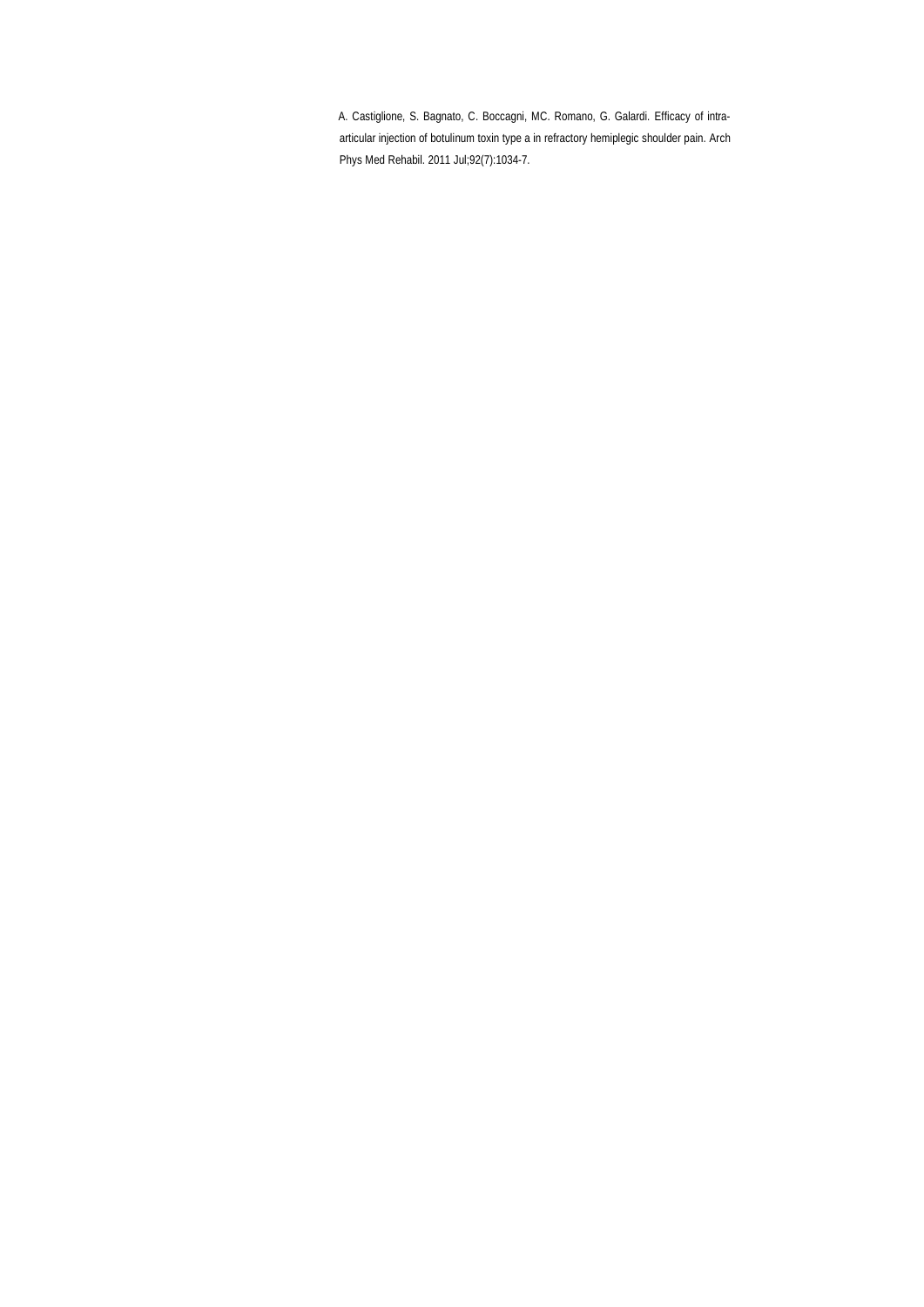## **PROCEEDINGS**

MESSINA - SIN REGIONAL MEETING 1997 , COMO 1997 XXXVI SNO NATIONAL CONGRESS, PALERMO 1997 XXX SIN NATIONAL CONGRESS – POSTER MIOTONIA CONGENITA, EPILESSIA E SCHIZOFRENIA : UN' INSOLITA ASSOCIAZIONE

PALERMO 21-22ND MARCH 2001 CORSO TOSSINA BOTULINICA VECCHIE E NUOVE INDICAZIONI –IL BLEFAROSPASMO

*REGGIO CALABRIA 15TH DECEMBER 2001:* TOSSINA BOTULINICA E SPASTICITÀ – TERAPIA MEDICA E CHIRURGICA DELLA SPASTICITA'

PALERMO 27TH APRIL 2002 : EFFICACIA ED EFFICIENZA IN ELETTROMIOGRAFIA LINEE GUIDA E STANDARD

PALERMO 28–29TH NOVEMBER 2003 I CORSO RESIDENZIALE NEUROFISIOLOGIA: NUOVE STRATEGIE –TMS E SPASTICITÀ - BACLOFEN INTRATECALE

PALERMO, 16TH OCTOBER 2004 INCONTRO CON GLI ESPERTI "UPDATE SU DISTONIE E DISFAGIE" , TAVOLA ROTONDA UPDATE SULLE DISTONIE - TRATTAMENTO CON TOSSINA BOTULINICA

SIRACUSA 23TH OCTOBER 2004 EMG NELLE RADICOLOPATIE E PLESSOPATIE

PALERMO 23- 24TH SEPTEMBER 2005 NEUROFISIOLOGIA IN ETA' PEDIATRICA ASPETTI METODOLOGICI E CLINICI - EMG IN ETA' PEDIATRICA

PALERMO 28-29TH OCTOBER 2005 : III CORSO RESIDENZIALE NEUROFISIOLOGIA NUOVE STRATEGIE ESPLORAZIONE DEL SISTEMA NERVOSO VEGETATIVO - SCIALORREA E TOSSINA BOTULINICA

AGRIGENTO 3RD MARCH 2006 CORSO DI FORMAZIONE PER MMG SU M. DI PARKINSON E PARKINSONISMI -: UTILITA' DELLE INDAGINI NEUROFISIOLOGICHE

PALERMO 27TH APRIL 2006 ° CONVEGNO REGIONALE "MIASTENIA GRAVIS, MALATTIE NEUROMUSCOLARI E NEUROPATIE DISIMMUNI: LO STATO DELL'ARTE NEL TERZO MILLENNIO" L'ELETTROMIOGRAFIA NELLA MIASTENIA GRAVIS

GELA 9-10TH JUNE 2006 UPDATE IN NEUROLOGIA FISIOPATOLOGIA DEL DOLORE NEUROPATICO

PALERMO 17-18TH NOVEMBER 2006 IV CORSO RESIDENZIALE NEUROFISIOLOGIA: NUOVE STRATEGIE"LE LESIONI TRAUMATICHE DEL PLESSO BRACHIALE - L' ELETTROMIOGRAFIA

III CONVEGNO SISC SICILIA 24 –25th NOVEMBER 2006 STRATEGIE ALTERNATIVE DI TRATTAMENTO DELL'EMICRANIA

S. SERVOLO VENEZIA 16-20TH APRIL 2007 IÀ CORSO DI AGGIORNAMENTO NEUROFISIOLOGIA IN ETA' PEDIATRICA -POTENZIALI EVOCATI ACUSTICI-PRESENTAZIONE CASI CLINICI

CEFALU' PALERMO 23TH MAY 2007 SIMPOSIO SATELLITE SINC : PUO' IL TRATTAMENTO CON TOSSINA BOTULINICA MIGLIORARE LA DEAMBULAZIONE

PALERMO 24-26TH MAY 2007 CONGRESSO NAZIONALE SINC LUNCH CON L'ESPERTO SU RADICOLOPATIE E PLESSOPATIE

POSTER : EFFETTI DELLA MODULAZIONE CEREBELLARE SULLA CORTECCIA MOTORIA DI PAZIENTI DISTONICI (ROMANO M , COSENTINO G, PANETTA ML, PUMA A, SAIA V, FIERRO B)

SNO REGIONAL CONVENTION SIN 2007 AGRIGENTO 28-30th JUNE 2007 MONITORAGGIO INTRAOPERATORIO IN NEUROCHIRURGIA

TAORMINA 5-6 SEPTEMBER 2007 IL DOLORE NEUROPATICO NELLA PRATICA CLINICA – IL CONTRIBUTO DELLA NEUROFISIOLOGIA

CATANIA 24-25th OCTOBER 2007 CONVEGNO REGIONALE SNO DISTONIA GENERALIZZATA AD ESORDIO INFANTILE

PALERMO 29th NOVEMBER-1st DECEMBER 2008 INCONTRO DI AGGIORNAMENTO NEUROFISIOLOGIA NUOVE STRATEGIE: MONITORAGGI NEUROFISIOLOGICI NELLE UNITA' INTENSIVE-CRITICAL CARE ILLNESS NEUROPATHY AND MYOPATHY

PALERMO 25-26th JANUARY 2008 - SIN REGIONAL CONGRESS - SICILIA

EFFETTI DELLA MODULAZIONE CEREBELLARE SULLA CORTECCIA MOTORIA DI PAZIENTI DISTONICI (ROMANO M , BRIGHINA F, GIGLIA G. COSENTINO G, PANETTA ML, PUMA A, SAIA V, FIERRO B)